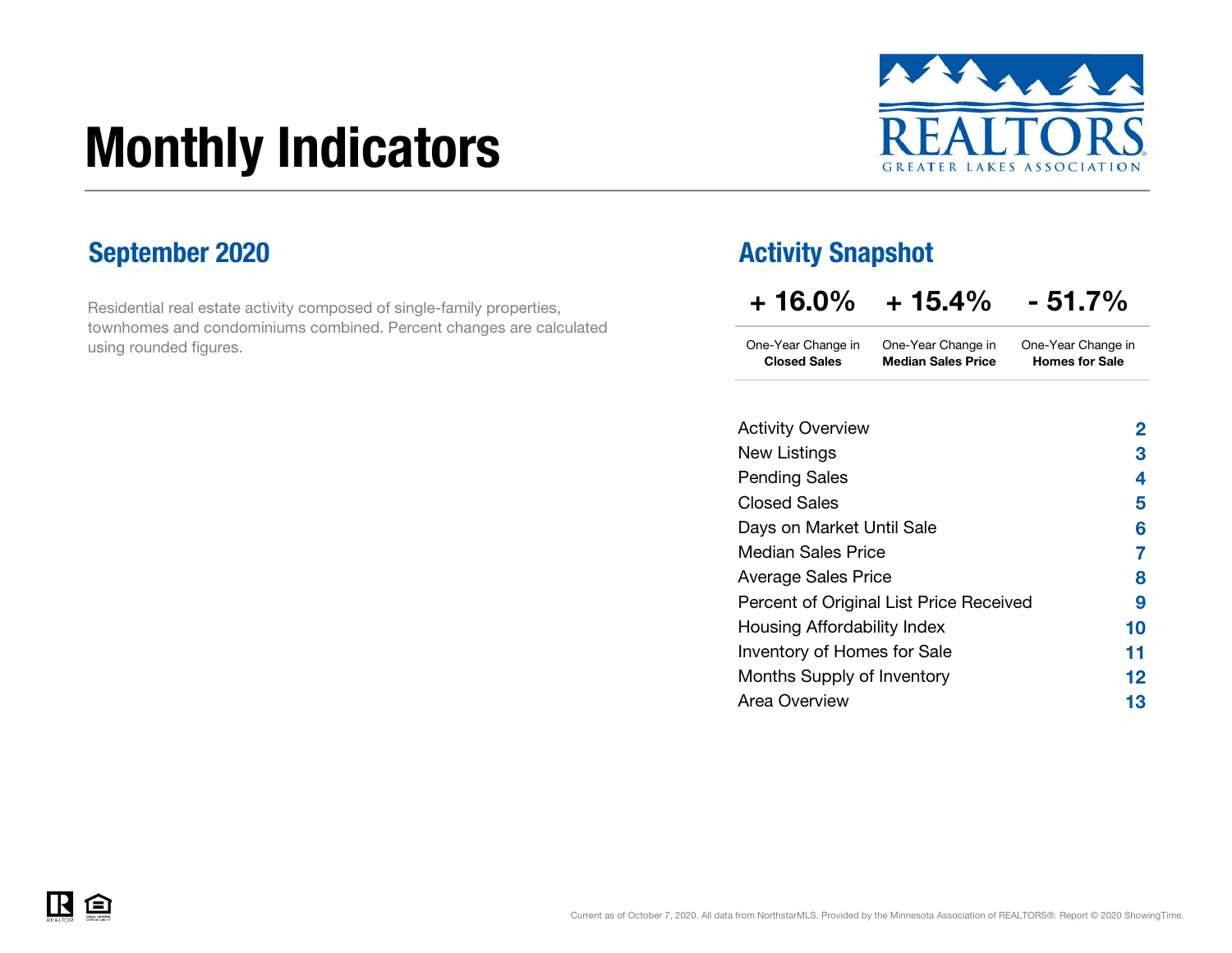### Activity Overview

Key metrics by report month and for year-to-date (YTD) starting from the first of the year.



| <b>Key Metrics</b>           | <b>Historical Sparkbars</b>              | 9-2019    | 9-2020    | Percent Change |           | <b>YTD 2019 YTD 2020</b> | Percent Change |
|------------------------------|------------------------------------------|-----------|-----------|----------------|-----------|--------------------------|----------------|
| <b>New Listings</b>          | 9-2017<br>9-2019<br>9-2018<br>9-2020     | 626       | 684       | $+9.3%$        | 6,380     | 5,711                    | $-10.5%$       |
| <b>Pending Sales</b>         | 9-2017<br>$9 - 2018$<br>9-2019           | 517       | 713       | $+37.9%$       | 4,387     | 4,973                    | $+13.4%$       |
| <b>Closed Sales</b>          | 9-2017<br>9-2018<br>9-2019<br>9-2020     | 587       | 681       | $+16.0%$       | 4,098     | 4,309                    | $+5.1%$        |
| <b>Days on Market</b>        | 9-2017<br>9-2018<br>0.2010               | 68        | 55        | $-19.1%$       | 72        | 69                       | $-4.2%$        |
| <b>Median Sales Price</b>    | 9-2017<br>9-2018<br>9-2019<br>9-2020     | \$195,000 | \$225,000 | $+15.4%$       | \$195,000 | \$215,000                | $+10.3%$       |
| <b>Avg. Sales Price</b>      | 9-2017<br>9-2018<br>9-2019<br>$9 - 2020$ | \$242,794 | \$266,312 | $+9.7%$        | \$229,421 | \$254,653                | $+11.0%$       |
| Pct. of Orig. Price Received | 9-2017<br>$9 - 2018$<br>9-2019<br>9-2020 | 94.2%     | 97.1%     | $+3.1%$        | 95.3%     | 96.0%                    | $+0.7%$        |
| <b>Affordability Index</b>   | 9-2017<br>$9 - 2018$<br>9-2019<br>9-2020 | 147       | 136       | $-7.5%$        | 147       | 143                      | $-2.7%$        |
| <b>Homes for Sale</b>        | 9-2017<br>$9 - 2018$<br>9-2019<br>9-2020 | 2,330     | 1,125     | $-51.7%$       |           |                          |                |
| <b>Months Supply</b>         | 9-2017<br>9-2018<br>9-2019<br>9-2020     | 5.2       | 2.3       | $-55.8%$       |           |                          |                |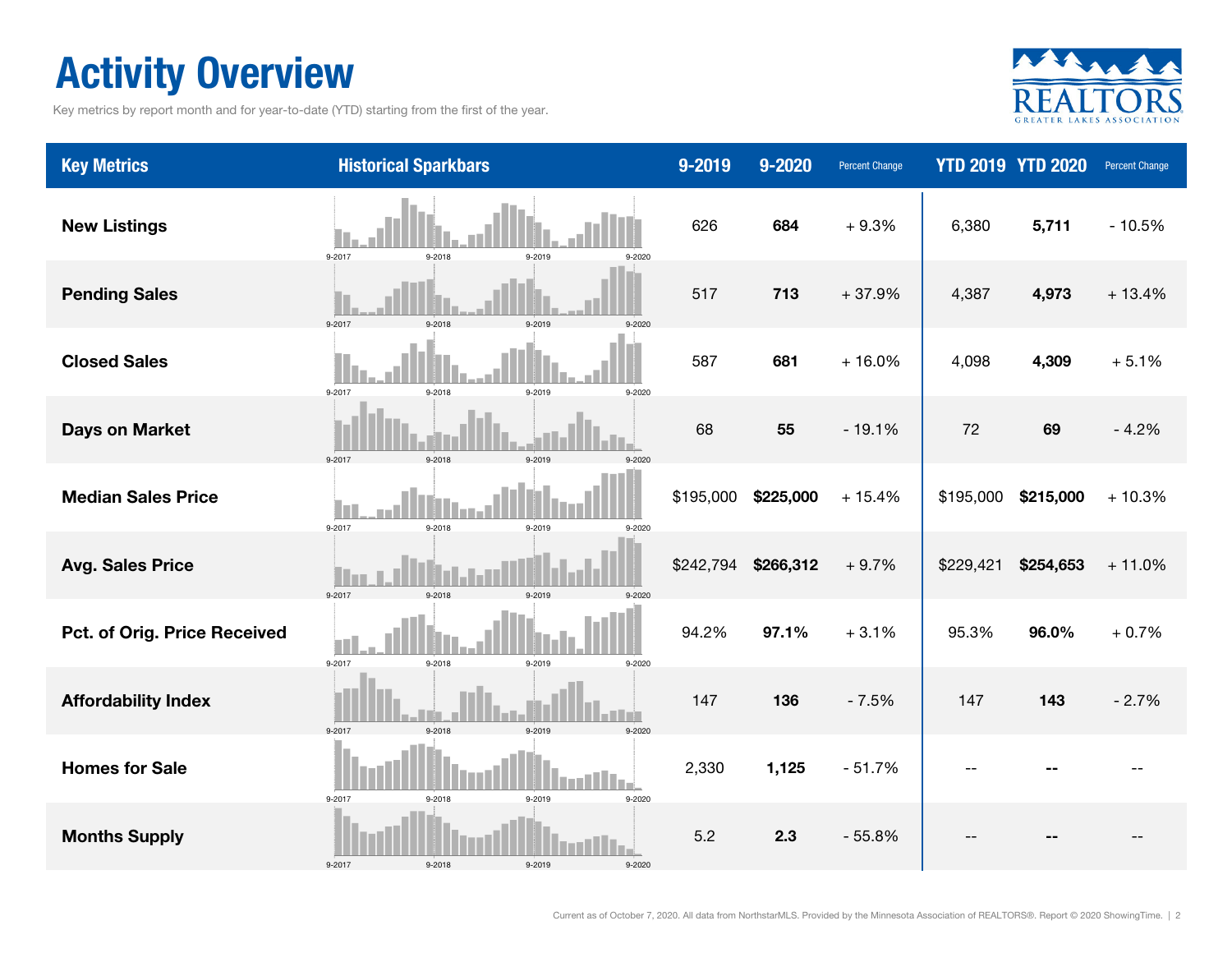### New Listings

A count of the properties that have been newly listed on the market in a given month.





| <b>New Listings</b> |     | <b>Prior Year</b> | <b>Percent Change</b> |
|---------------------|-----|-------------------|-----------------------|
| October 2019        | 490 | 456               | $+7.5%$               |
| November 2019       | 271 | 292               | $-7.2\%$              |
| December 2019       | 186 | 204               | -8.8%                 |
| January 2020        | 322 | 386               | $-16.6%$              |
| February 2020       | 407 | 409               | $-0.5%$               |
| March 2020          | 630 | 586               | $+7.5%$               |
| April 2020          | 602 | 812               | $-25.9%$              |
| May 2020            | 819 | 991               | $-17.4%$              |
| June 2020.          | 781 | 958               | $-18.5%$              |
| <b>July 2020</b>    | 726 | 867               | $-16.3%$              |
| August 2020         | 740 | 745               | $-0.7%$               |
| September 2020      | 684 | 626               | $+9.3\%$              |
| 12-Month Avg        | 555 | 611               | $-9.2\%$              |

#### Historical New Listings by Month

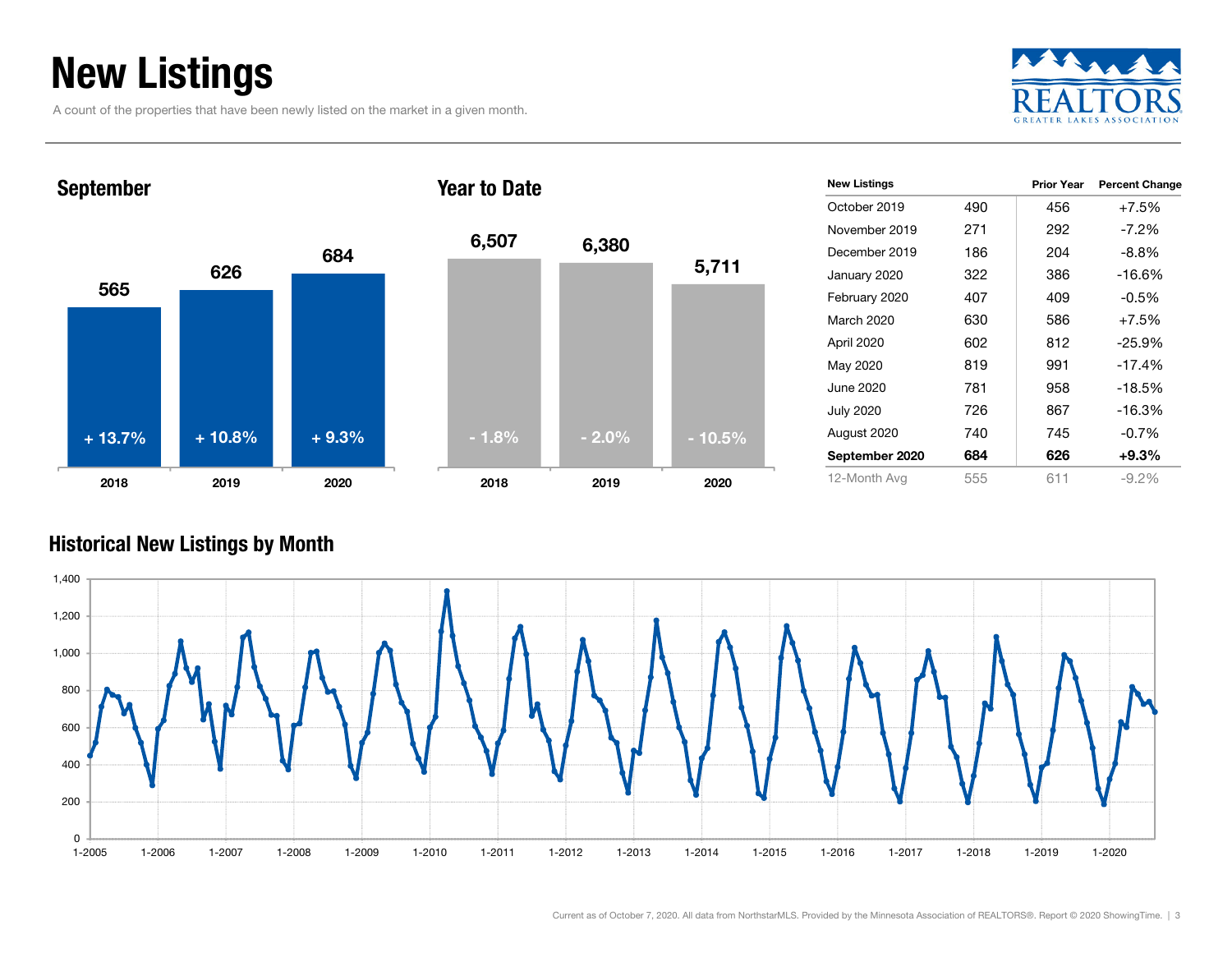### Pending Sales

A count of the properties on which offers have been accepted in a given month.



447517 7132018 2019 2020 September 4,394 4,387 2018Year to Date- 9.1% $+ 15.7\%$   $+ 37.9\%$ 

| $+0.6%$ | $-0.2%$ | $+13.4%$ |  |
|---------|---------|----------|--|
|         |         |          |  |
|         |         |          |  |
| 4,394   | 4,387   | 4,973    |  |
|         |         |          |  |

| <b>Pending Sales</b> |     | <b>Prior Year</b> | <b>Percent Change</b> |
|----------------------|-----|-------------------|-----------------------|
| October 2019         | 433 | 412               | $+5.1%$               |
| November 2019        | 292 | 313               | $-6.7%$               |
| December 2019        | 227 | 246               | $-7.7\%$              |
| January 2020         | 256 | 243               | $+5.3%$               |
| February 2020        | 262 | 280               | $-6.4%$               |
| March 2020           | 383 | 379               | $+1.1\%$              |
| April 2020           | 409 | 511               | $-20.0\%$             |
| May 2020             | 640 | 585               | $+9.4%$               |
| June 2020            | 782 | 646               | $+21.1%$              |
| <b>July 2020</b>     | 798 | 584               | +36.6%                |
| August 2020          | 730 | 642               | $+13.7%$              |
| September 2020       | 713 | 517               | $+37.9%$              |
| 12-Month Avg         | 494 | 447               | $+10.5%$              |

#### Historical Pending Sales by Month

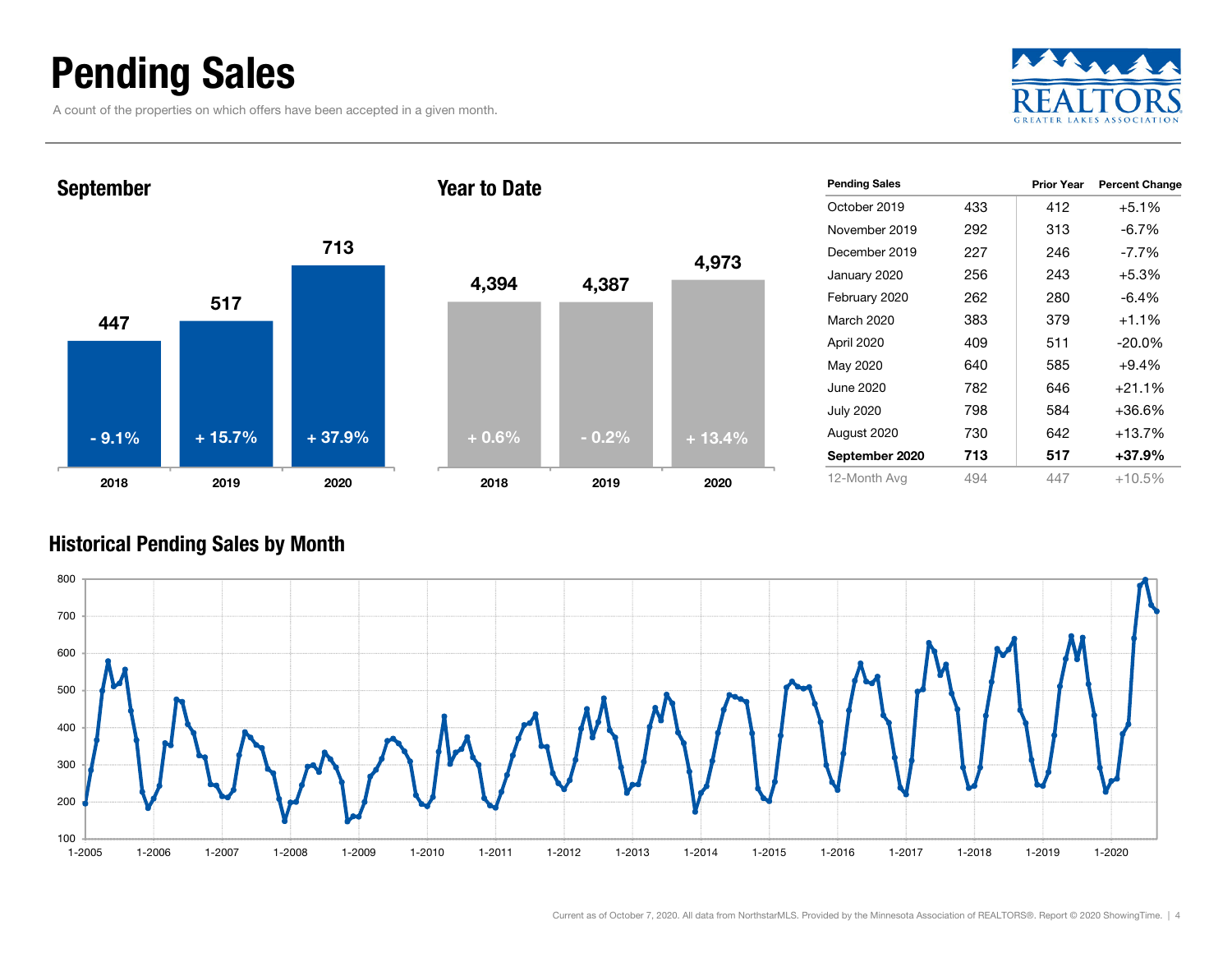### Closed Sales

A count of the actual sales that closed in a given month.





| <b>Closed Sales</b> |     | <b>Prior Year</b> | <b>Percent Change</b> |
|---------------------|-----|-------------------|-----------------------|
| October 2019        | 519 | 525               | $-1.1%$               |
| November 2019       | 428 | 397               | $+7.8%$               |
| December 2019       | 304 | 292               | $+4.1%$               |
| January 2020        | 239 | 215               | $+11.2%$              |
| February 2020       | 192 | 227               | $-15.4%$              |
| March 2020          | 267 | 278               | $-4.0\%$              |
| April 2020          | 332 | 351               | -5.4%                 |
| May 2020            | 454 | 551               | $-17.6%$              |
| June 2020           | 682 | 612               | $+11.4%$              |
| <b>July 2020</b>    | 797 | 592               | +34.6%                |
| August 2020         | 665 | 685               | $-2.9\%$              |
| September 2020      | 681 | 587               | $+16.0%$              |
| 12-Month Avg        | 463 | 443               | $+4.5%$               |

#### Historical Closed Sales by Month

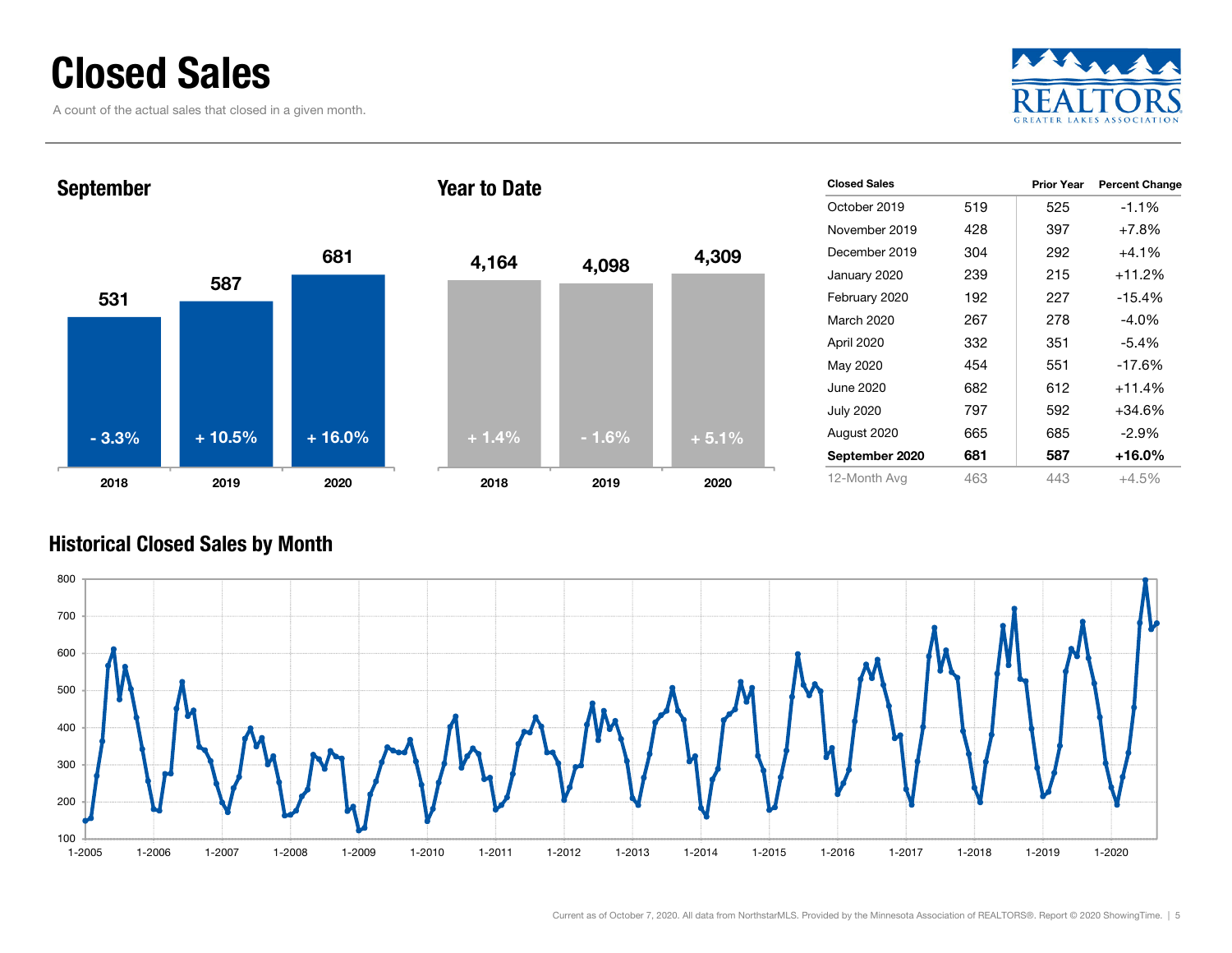### Days on Market Until Sale

Average number of days between when a property is listed and when an offer is accepted in a given month.





#### Historical Days on Market Until Sale by Month

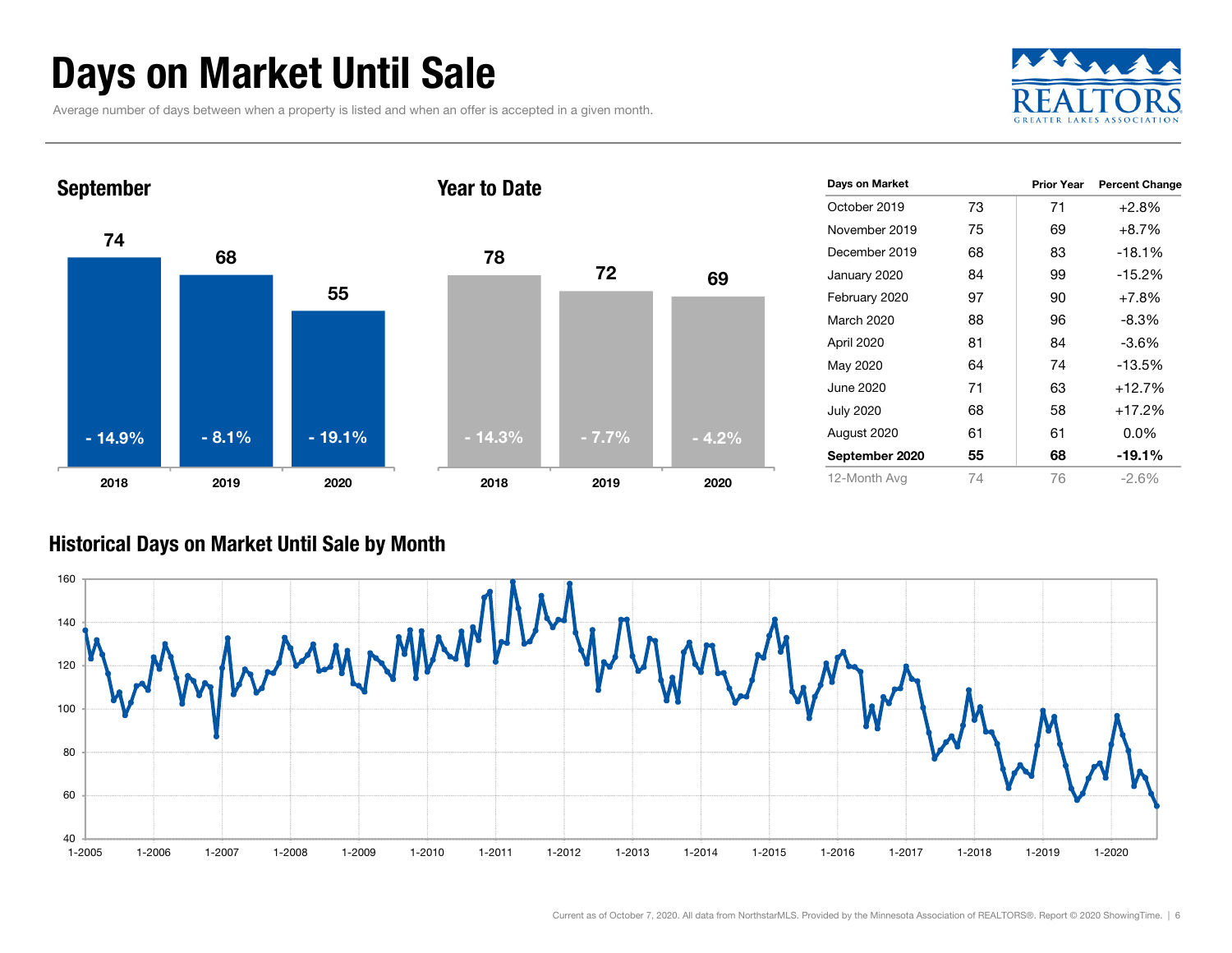### Median Sales Price

Point at which half of the sales sold for more and half sold for less, not accounting for seller concessions, in a given month.



#### September





| <b>Median Sales Price</b> |           | <b>Prior Year</b> | <b>Percent Change</b> |
|---------------------------|-----------|-------------------|-----------------------|
| October 2019              | \$203,000 | \$185,000         | $+9.7%$               |
| November 2019             | \$185,000 | \$179,450         | $+3.1%$               |
| December 2019             | \$179,950 | \$170,000         | $+5.9%$               |
| January 2020              | \$177,000 | \$171,250         | $+3.4%$               |
| February 2020             | \$178,250 | \$167,000         | $+6.7%$               |
| March 2020                | \$195,000 | \$175,000         | $+11.4%$              |
| April 2020                | \$202,500 | \$190,750         | $+6.2%$               |
| May 2020                  | \$220,000 | \$200,825         | $+9.5%$               |
| June 2020                 | \$219,000 | \$197,250         | $+11.0%$              |
| <b>July 2020</b>          | \$220,000 | \$207,000         | $+6.3\%$              |
| August 2020               | \$225,500 | \$197,500         | $+14.2%$              |
| September 2020            | \$225,000 | \$195,000         | +15.4%                |
| 12-Month Avg              | \$202,517 | \$186,335         | $+8.7%$               |

#### Historical Median Sales Price by Month

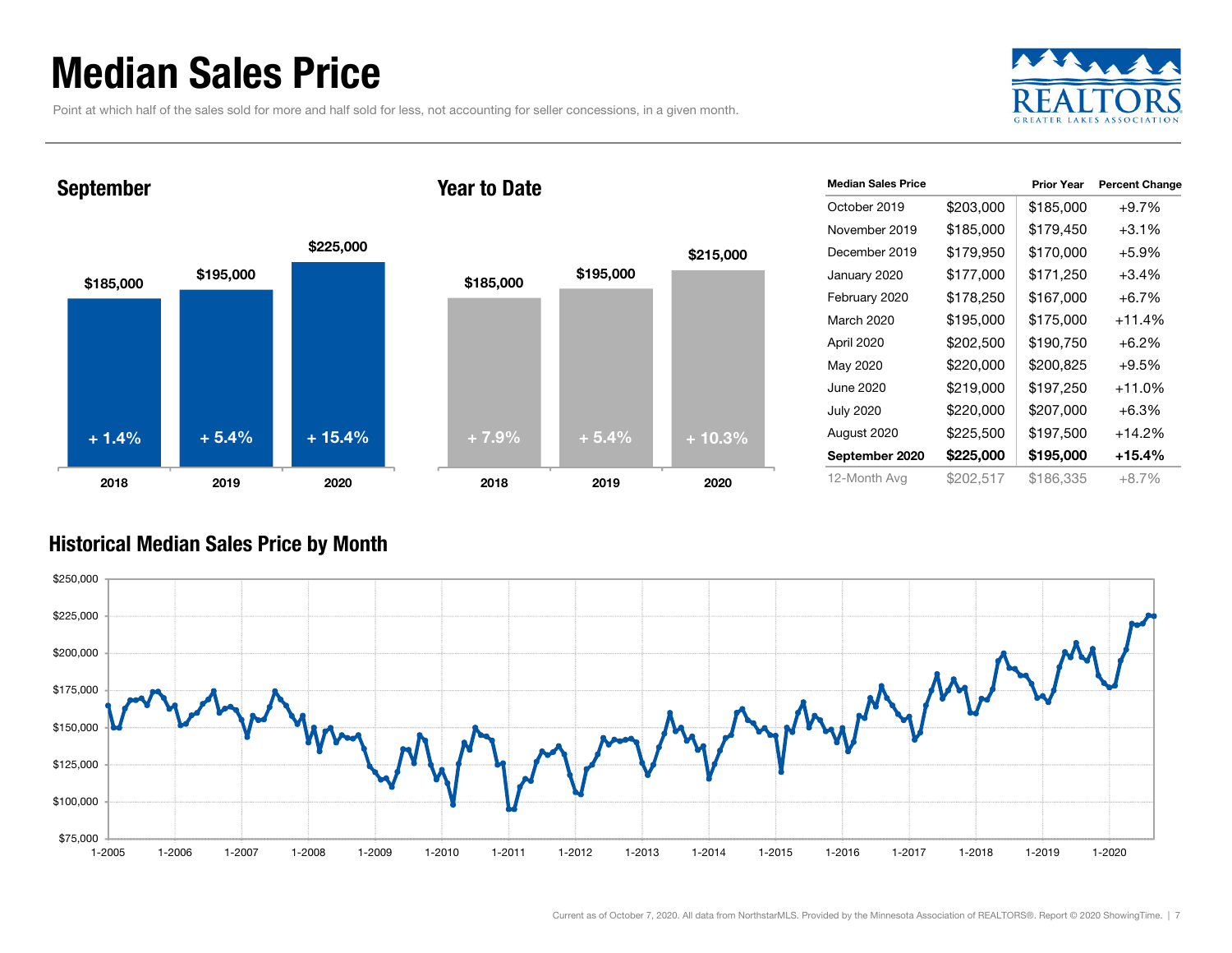### Average Sales Price

Average sales price for all closed sales, not accounting for seller concessions, in a given month.



September

#### Year to Date



| Avg. Sales Price |           | <b>Prior Year</b> | <b>Percent Change</b> |
|------------------|-----------|-------------------|-----------------------|
| October 2019     | \$247,605 | \$211,659         | $+17.0%$              |
| November 2019    | \$216,962 | \$219,913         | -1.3%                 |
| December 2019    | \$234,326 | \$199,196         | $+17.6%$              |
| January 2020     | \$208,264 | \$216,314         | $-3.7%$               |
| February 2020    | \$213,290 | \$202,600         | $+5.3%$               |
| March 2020       | \$235,337 | \$214,046         | $+9.9%$               |
| April 2020       | \$215,369 | \$214,084         | $+0.6%$               |
| May 2020         | \$252,317 | \$230,662         | $+9.4%$               |
| June 2020        | \$250,248 | \$231,646         | $+8.0%$               |
| <b>July 2020</b> | \$278,605 | \$235,145         | +18.5%                |
| August 2020      | \$276,250 | \$237,260         | $+16.4%$              |
| September 2020   | \$266,312 | \$242,794         | $+9.7\%$              |
| 12-Month Avg     | \$241,240 | \$221,277         | $+9.0%$               |

#### Historical Average Sales Price by Month

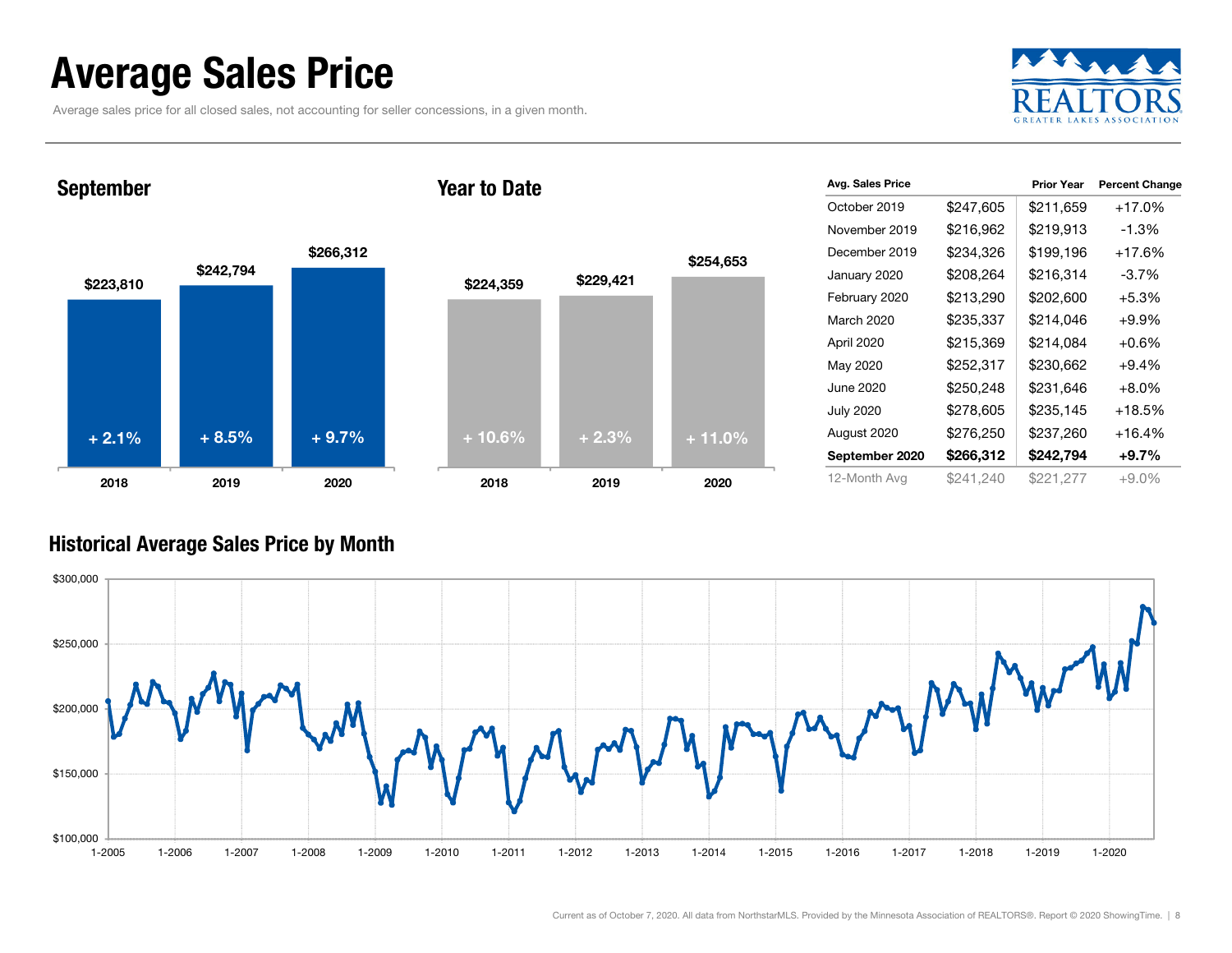## Percent of Original List Price Received

Percentage found when dividing a property's sales price by its original list price, then taking the average for all properties sold in a given month, not accounting for seller concessions.



94.3% 94.2% 97.1% 2018 2019 2020 September 94.9% 95.3% 96.0% 2018 2019 2020 Year to Date+ 1.0% $\%$  - 0.1% + 3.1% + 1.0% + 1.0% + 0.4% + 0.7%

| Pct. of Orig. Price Received |       | <b>Prior Year</b> | <b>Percent Change</b> |
|------------------------------|-------|-------------------|-----------------------|
| October 2019                 | 94.0% | 94.0%             | $0.0\%$               |
| November 2019                | 93.4% | 93.8%             | $-0.4%$               |
| December 2019                | 94.4% | 92.7%             | $+1.8%$               |
| January 2020                 | 93.7% | 92.5%             | $+1.3%$               |
| February 2020                | 92.5% | 93.3%             | $-0.9%$               |
| March 2020                   | 95.9% | 94.5%             | $+1.5%$               |
| April 2020                   | 95.3% | 95.5%             | $-0.2%$               |
| May 2020                     | 95.8% | 96.5%             | $-0.7%$               |
| June 2020                    | 96.3% | 96.3%             | $0.0\%$               |
| <b>July 2020</b>             | 96.3% | 96.1%             | $+0.2%$               |
| August 2020                  | 96.8% | 95.7%             | $+1.1%$               |
| September 2020               | 97.1% | 94.2%             | $+3.1%$               |
| 12-Month Avg                 | 95.1% | 94.6%             | $+0.5%$               |

#### Historical Percent of Original List Price Received by Month

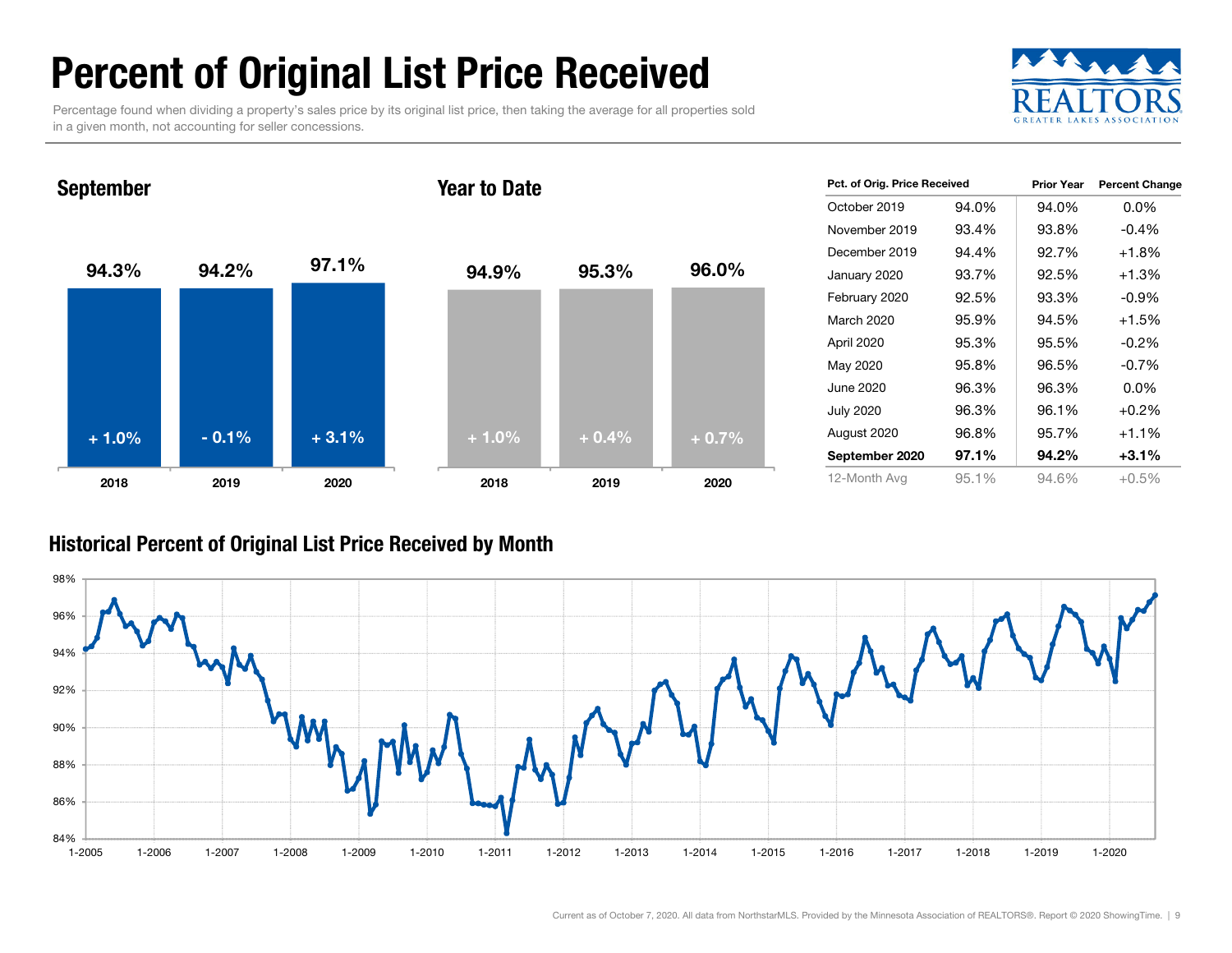## Housing Affordability Index

This index measures housing affordability for the region. For example, an index of 120 means the median household income is 120% of what is necessary to qualify for the median-priced home under prevailing interest rates. A higher number means greater affordability.





| <b>Affordability Index</b> |     | <b>Prior Year</b> | <b>Percent Change</b> |
|----------------------------|-----|-------------------|-----------------------|
| October 2019               | 143 | 129               | $+10.9%$              |
| November 2019              | 153 | 136               | $+12.5%$              |
| December 2019              | 157 | 155               | $+1.3%$               |
| January 2020               | 164 | 154               | $+6.5%$               |
| February 2020              | 164 | 160               | $+2.5%$               |
| March 2020                 | 145 | 154               | $-5.8%$               |
| April 2020                 | 146 | 142               | $+2.8%$               |
| May 2020                   | 134 | 135               | $-0.7%$               |
| June 2020                  | 137 | 137               | $0.0\%$               |
| <b>July 2020</b>           | 138 | 134               | $+3.0%$               |
| August 2020                | 136 | 147               | $-7.5%$               |
| September 2020             | 136 | 147               | $-7.5\%$              |
| 12-Month Avg               | 146 | 144               | $+1.4%$               |

#### Historical Housing Affordability Index by Mont h

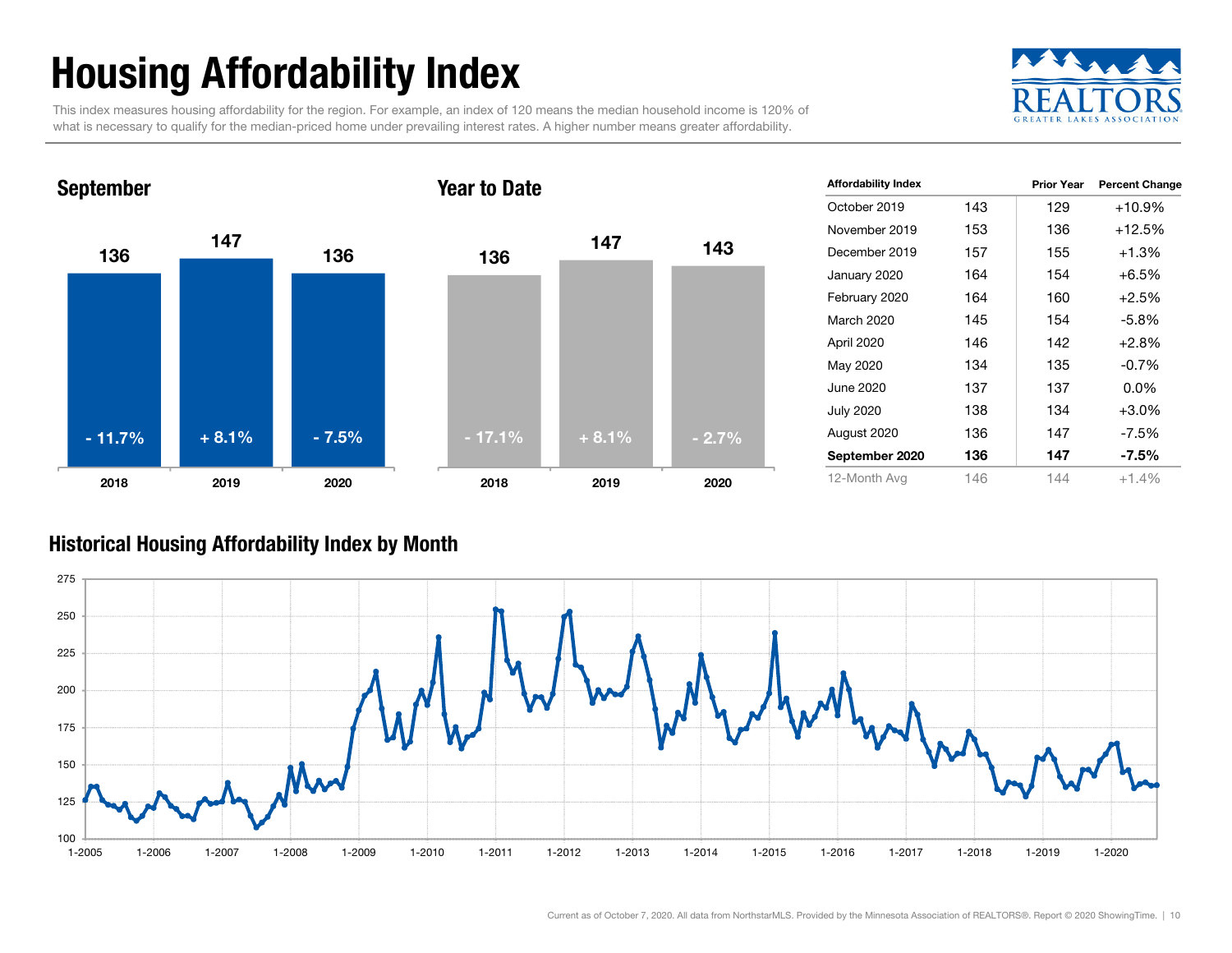### Inventory of Homes for Sale

The number of properties available for sale in active status at the end of a given month.





#### Historical Inventory of Homes for Sale by Month

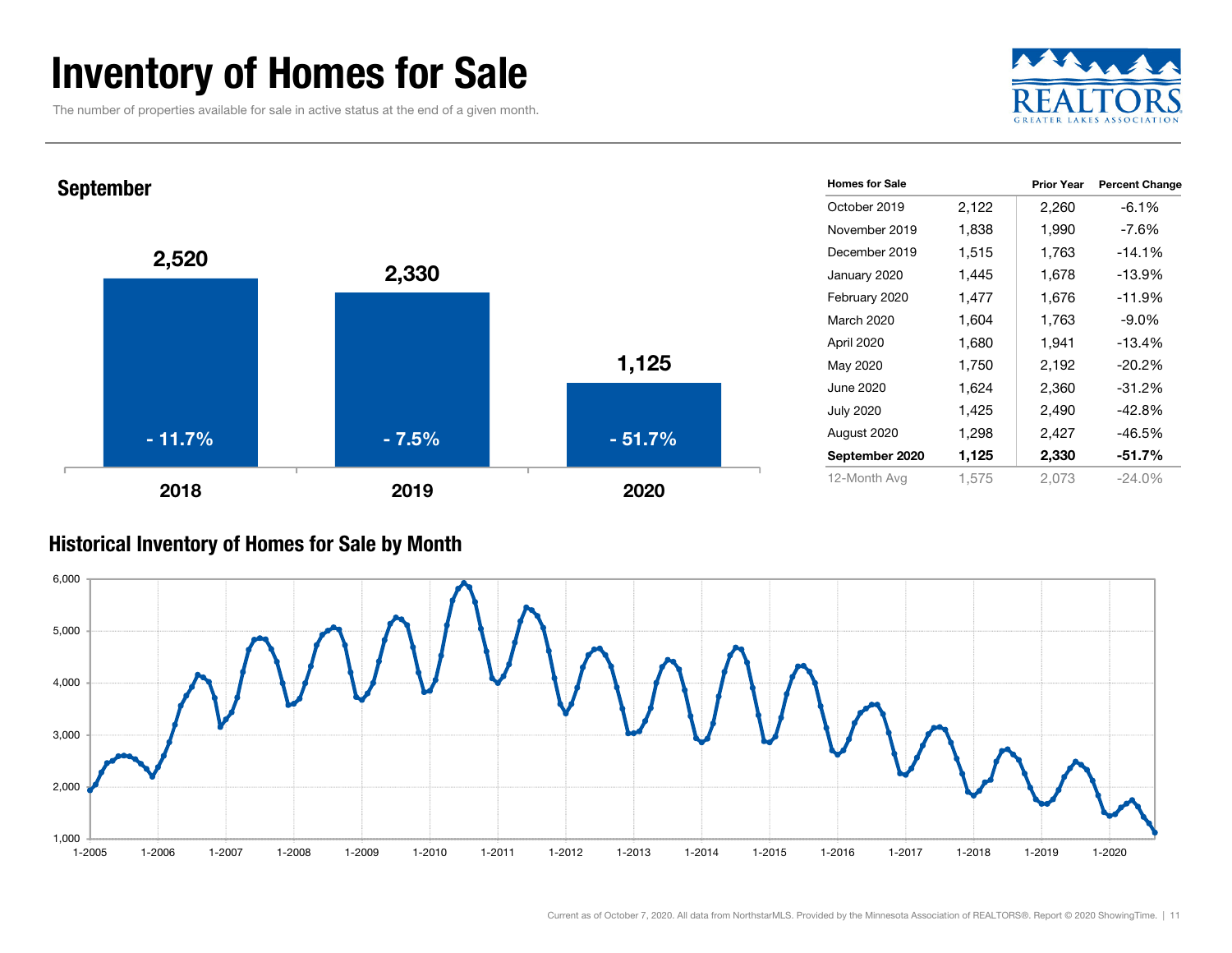### Months Supply of Inventory

The inventory of homes for sale at the end of a given month, divided by the average monthly pending sales from the last 12 months.





#### Historical Months Supply of Inventory by Month